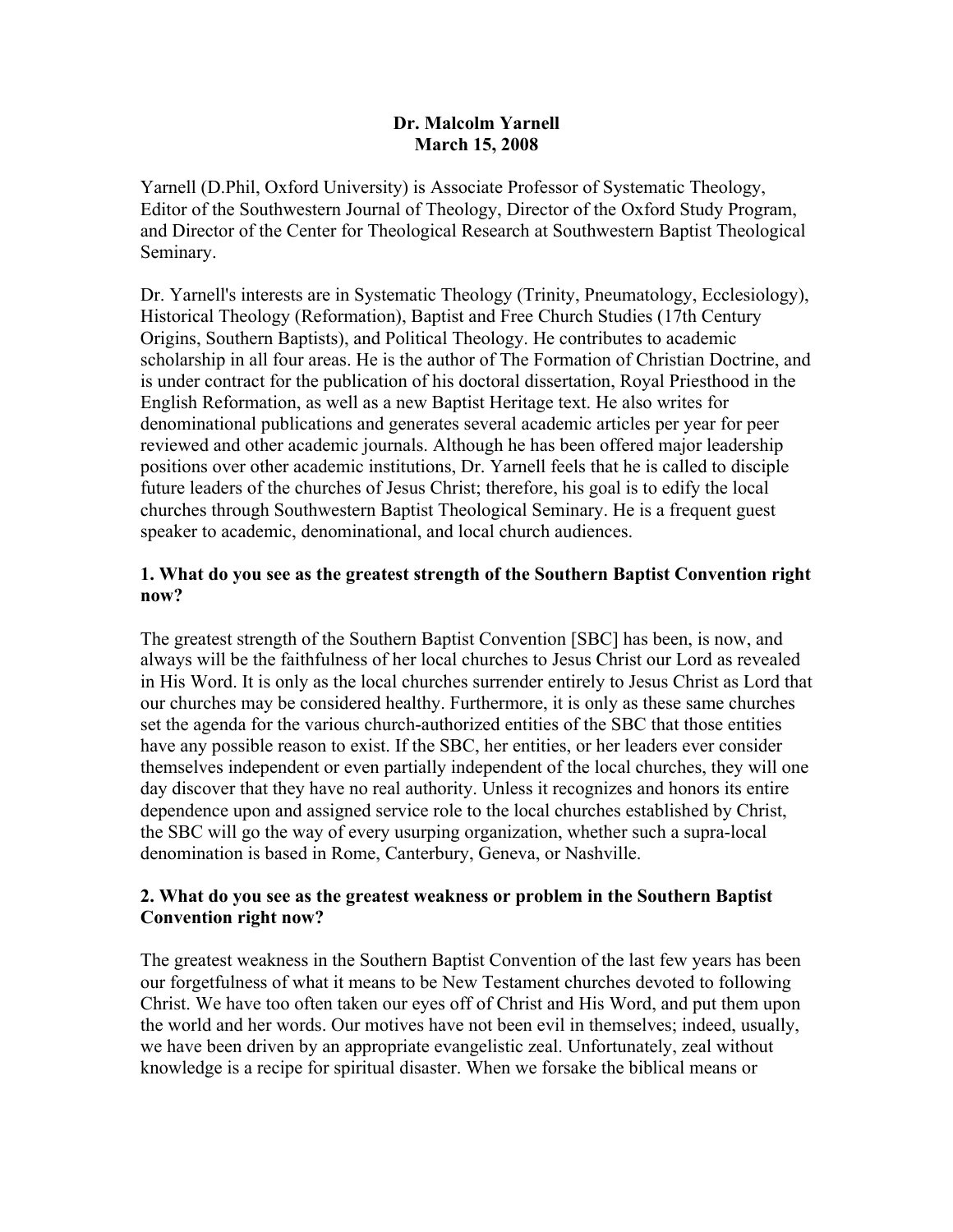methodology in a thoughtless rush to adopt a seemingly successful worldly means or methodology, we have forsaken what Christ established for His church.

As a pastor, I was constantly bombarded with appeals to listen to this or that organization promoting a new method, a new program, or a new theology. All of them boldly promised that they could make my church better, bigger, and/or more relevant. And these typically "evangelical" alternatives usually came well-packaged, appealing to the commercial and pop culture mindset of America. What I discovered was that these alien paradigms too often borrowed from worldly means, and that if followed, they inevitably weaken a church because worldly methods take a church's eyes off of the Lord. If you try to reach the world with worldly means, you will subvert Christ's plan for the churches to reach the world.

### **3. What do you think is the greatest threat or challenge to the Southern Baptist Convention right now?**

It is difficult to fold the multiple threats facing the Southern Baptist Convention into one concept. Several of our White Papers at BaptistTheology.org have detailed a number of such threats. However, if I could choose one word to describe the common nature of the many threats that we face, it is "forgetfulness." We pastors, educators and missionaries, young and old alike, this preacher-professor included, are forgetting our former rootedness in biblical soteriology and biblical ecclesiology.

First, consider recent attempts to bury the biblical doctrine of salvation under the sometimes bizarre teachings that emanate from Minneapolis and southern California. Rather than being satisfied with a simple biblical soteriology, we are becoming attracted to the latest fads that repackage and propagate those old extrabiblical and needlessly complex systems known historically as Calvinism and Wesleyanism. When I have listeners who become offended because I have spoken the truth about the rationalistic excesses of Reformed theology and have pointed them to Scripture instead, that is a fairly good indication that some of us are more concerned to keep faithful to Presbyterian soteriology than to Scripture's witness. When I have listeners become offended because I tell them that a private experience of "speaking in tongues" or some other personal experience has no spiritual validity if it is not based in the explicit witness of Scripture, that is a fairly good indication that some of us are more concerned to follow a modified Wesleyan experientialism than the salvation taught by Scripture. Finally, with regard to our forgetfulness of biblical soteriology, Southern Baptists have not yet fully considered the severe challenges posed by the implicitly pluralist or inclusivist soteriology of a missiological system that seeks to use authoritatively the Koran or the Bhagavad Gita in evangelism, even under the guise of using such only for "pre-evangelism." The Word of God, the Bible of the Old and New Testaments, has sufficient power to convert the world—indeed, it alone possesses such saving power. It is that Word alone that we must proclaim, and it is that Word alone that we must teach our people, and it is that Word alone by which we must disciple the peoples of the world. Let us leave the Calvinists and the Wesleyans, Christians though they are, to teach their own extrabiblical systems. Let us leave the Muslims and the Hindus, and Christians they definitely are not, to teach their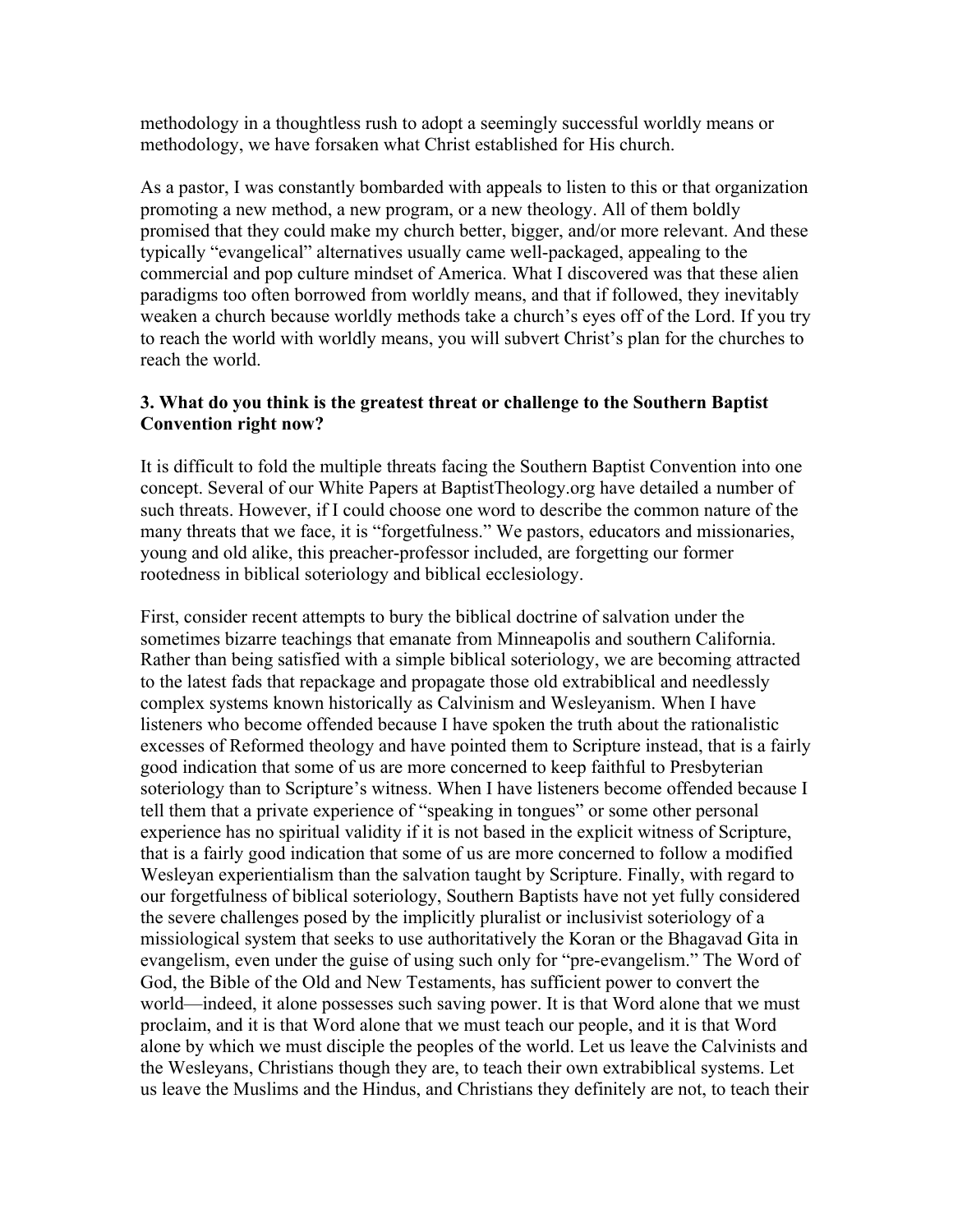own profane texts. Let us not just give lip-service to the Bible by glibly chanting "inerrancy" in order to prove an increasingly incredible claim to be a conservative Southern Baptist; let us treat the Bible as the inerrant and all-sufficient text that it truly is. I was saved because somebody gave me God's Word, and I know of no other way anybody can be saved, other than by God's Word inscripturated, the Holy Bible.

Second, consider recent innovations and lapses of memory among our churches with regard to a biblical understanding of the church. If I were to point out seven truths that every church must embrace and keep central as a coherent whole in order to consider itself faithful to the New Testament, it would be these: the Word, baptism, the Lord's Supper, church discipline, prayer, the Great Commission, and congregational governance. First, It is the Word of God that the church must proclaim, and it is the Word of God that is the Christian community's guide for discipleship. If one cannot find a church practice commanded by Christ and exemplified by the apostles, it is simply not that important. We must put our emphasis upon Scripture and what it teaches. Second, baptism is commanded by Christ and exemplified by the apostles.

According to the Scriptures, baptism is for believers only, by immersion alone, the first means of personal confession of Christ, a symbol of death and resurrection, a means of identification with the Triune God, and the form of entrance into the church. Third, the Lord's Supper was established as a meaningful celebration of the atonement that Jesus Christ accomplished on the cross for all humanity, and the Lord's Supper was to be celebrated only among those who are Christ's disciples. The Lord's Supper must not be flippantly demoted to become a periodic addendum to worship, nor may it be elevated beyond a meaningful symbol into a sacrament that magically introduces the fleshly presence of Christ. Fourth, church discipline is simply not an option for the church; it is a command. At one time, Southern Baptists were adamant about regenerate church membership; now, we coddle and provide a disservice to the morally or theologically lapsed in our midst by neglecting to practice redemptive church discipline. We thereby treat Christ's commands as merely options. Fifth, the church must be about prayer. When the church leaves off praise in order to engage in spectacle, it undermines biblical worship. Sixth, the church must be obedient to the Great Commission, and it must be noted that the Great Commission is more than going and evangelizing. The Great Commission is fundamental to the existence of a biblical church, and any church that neglects to send preachers, disciple the nations, baptize new disciples, and teach all things that Christ commanded is disobeying their Lord. Seventh, New Testament ecclesiology is without a doubt congregational in form. Papalism, Episcopalianism, Presbyterianism, and the way of the independent mystic are not biblical forms of the church.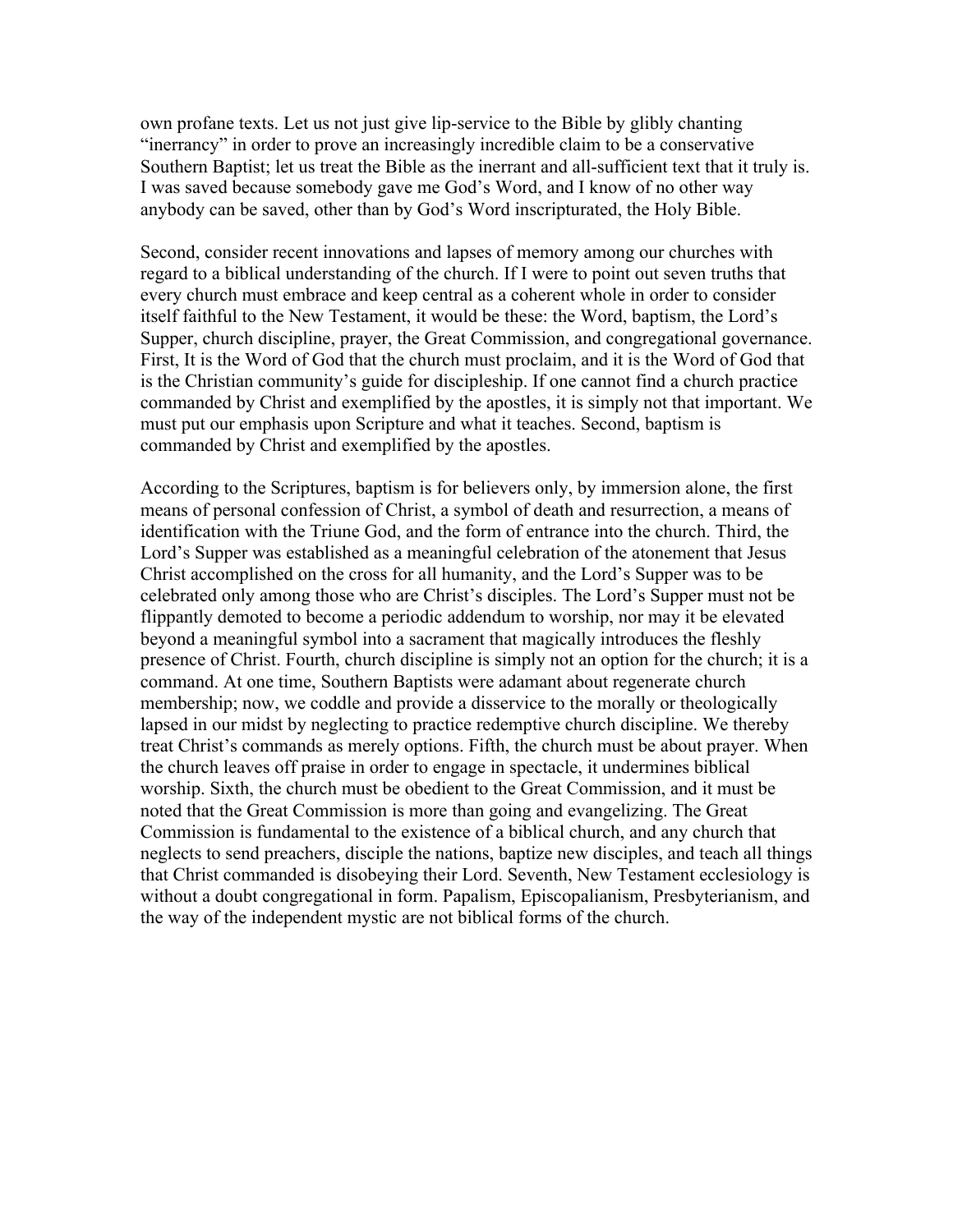### **4. What do you believe is the greatest opportunity for the Southern Baptist Convention right now?**

The greatest opportunity for Southern Baptists is to embrace the Bible as God's inerrant and sufficient Word and the Great Commission as God's sufficient will for our churches. It is by returning to the basics of our faith that we will bring glory to God and prosper our witness to Him. He doesn't want our burnt offerings; He wants our obedience; and He will honor our obedience.

# **5. Some have suggested that the Southern Baptist Convention is likely to decline in the near future. What is your assessment of the future of the Southern Baptist Convention?**

I am neither a prophet nor the son of a prophet, it should surely go without saying. However, if Southern Baptists neglect to preach God's Word and obey God's Word, we will be a failure. Ultimately, we will not be measured by the world's measures of success—and this is why we should be less concerned with sociological research than we currently are. Ultimately, we will be measured by how faithful we were to hear and obey His Word. Therefore, let us turn our hearts and minds again to reading the Bible and proclaiming the Bible we read.

# **6. What would you say to a young (or old) pastor who is considering leaving the SBC? Why should they stay a Southern Baptist?**

I would say, "Let us sit down, my friend, and talk and see why you want to leave." Now, if a pastor is not comfortable with traditional Southern Baptist worship patterns, I would encourage him to make sure his proposed alternative is truly biblical. We should humbly recognize that worship styles do change over time and with changes in culture, and we should allow room for various styles among biblically faithful churches. However, there is no room for churches that intentionally neglect or subvert the ordinances of Jesus Christ. Now, after a period of time and conversation, I would encourage that pastor to be true to his principles, whatever they are, and to allow his church to be true to its principles, whatever they are. If a pastor wanted to leave the SBC because he has forsaken the revealed ways of God for the church as we have discerned them and described them in our confession, I would try to persuade him to see the truth as we see it. If he finally remains adamant, for instance, by saying that baptism is an indifferent thing, or by saying that he can practice a form of church government incompatible with the New Testament, or by importing a non-Baptist soteriology, then I would encourage him to find a different communion of churches with which he is comfortable. After all, Southern Baptists are open to many things, but unbiblical beliefs and practices historically have not been countenanced.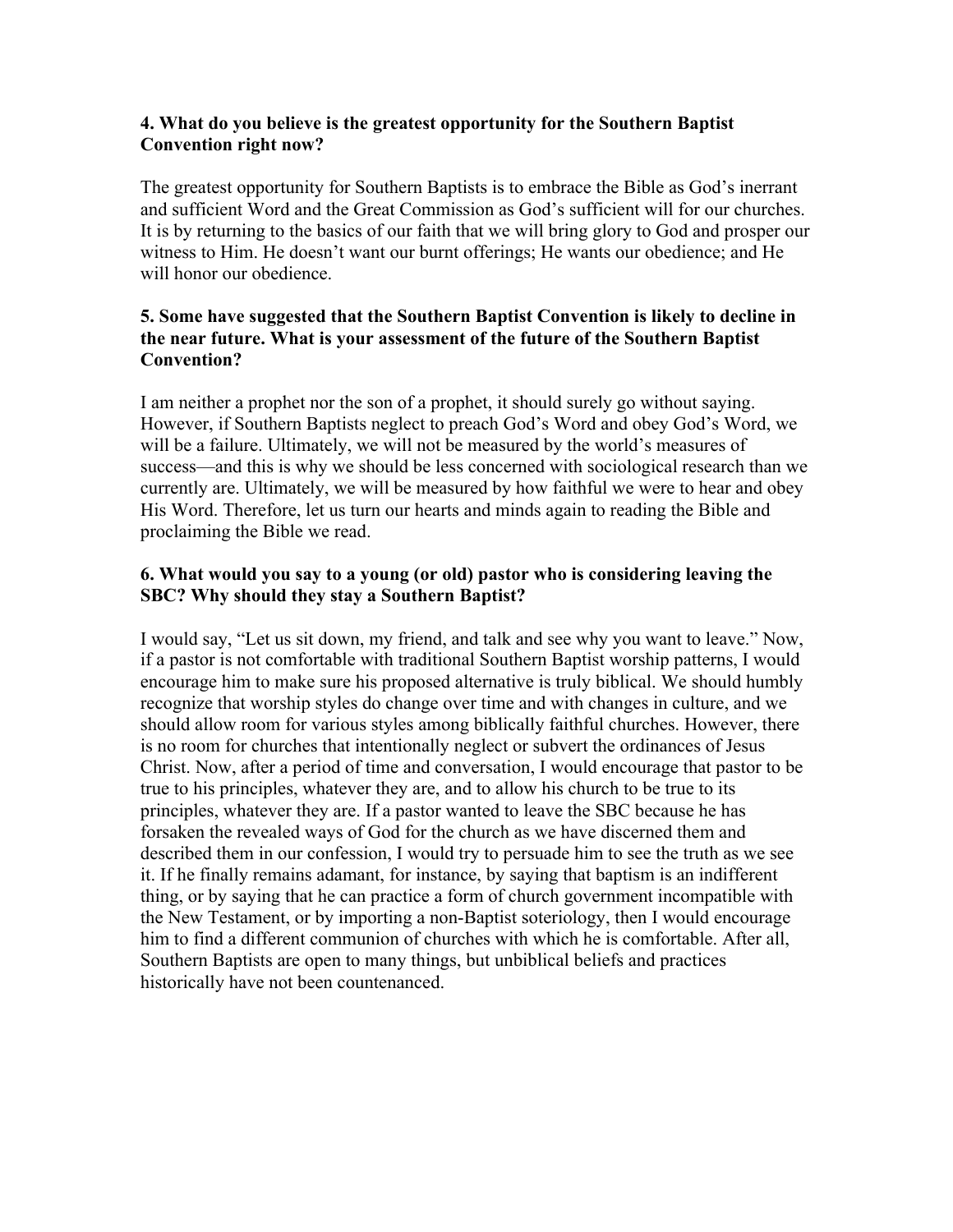### **7. The resurgence of Calvinism in the SBC has been a controv3ersial issue in some ways. What is your perspective on the resurgence of Calvinism in the SBC?**

As you know, I am not considered part of the Calvinist party in the SBC. However, I gladly participated in the "Building Bridges" conference on Calvinism at the Southern Baptist Convention, both to recognize that there is a place for Baptist Calvinists in the SBC and to express concerns about the speculative and distracting system of Calvinism. A number of sermons and articles have also relayed my views of the issue. I will refer your readers to those publications:

http://blogs.lifeway.com/blog/edstetzer/Yarnell%20-%20Calvinism.pdf (Note: a problem seems to exist with Safari displaying the above pdf. Use Firefox or Chrome to see this document).

# http://www.baptistpress.com/bpnews.asp?id=22971

# http://www.baptisttheology.org/documents/TheHeartofaBaptist.pdf

### **8. The issue of elder rule has been controversial in many churches. What is your perspective on ruling elders as an expression of Baptist church polity and ecclesiology?**

Well, you do ask the easy questions, don't you?! Please allow me to summarize my position thematically, for there have been different castings of the idea of "elder rule": First, let us remind ourselves that "elder" is one translation of presbyteros, and that Scripture equates presbyteros with episcopos in order to describe the office of the one that, today, we typically call "pastor." If a person means by "elder rule" the denial of congregational governance under the direct Lordship of Jesus Christ, then I would say that elder rule forsakes the New Testament pattern of the church. Moreover, I seriously wonder how long a church that adopts this understanding of elder rule can remain Baptist. Second, if a person adopts a distinction between ruling elders and teaching elder, then I would disagree with his exegesis of 1 Tim. 5:17. Third, if a person argues that churches must appoint multiple elders in every church because elder is used in the New Testament in the plural, then I would say that he is forcing a corporate meaning upon what might merely be, and most likely is, a collective plural. Fourth, if a person argues that some churches may have multiple elders while others may have single elders, then I would identify this as a minor issue that should not disrupt fellowship among Baptists. Finally, if a person argues that "elder rule" means the leadership of a pastor in a congregation that governs itself under Christ, then I would just encourage him to use different language, for we actually agree with one another.

#### **9. What is your perspective on the emergent church movement?**

Technically, "emergent church" is a misnomer. First, the so-called emergent church is not a "church," biblically defined, for the modern term typically refers to a supra-local movement and not to a particular local church. The Bible knows only of two uses of